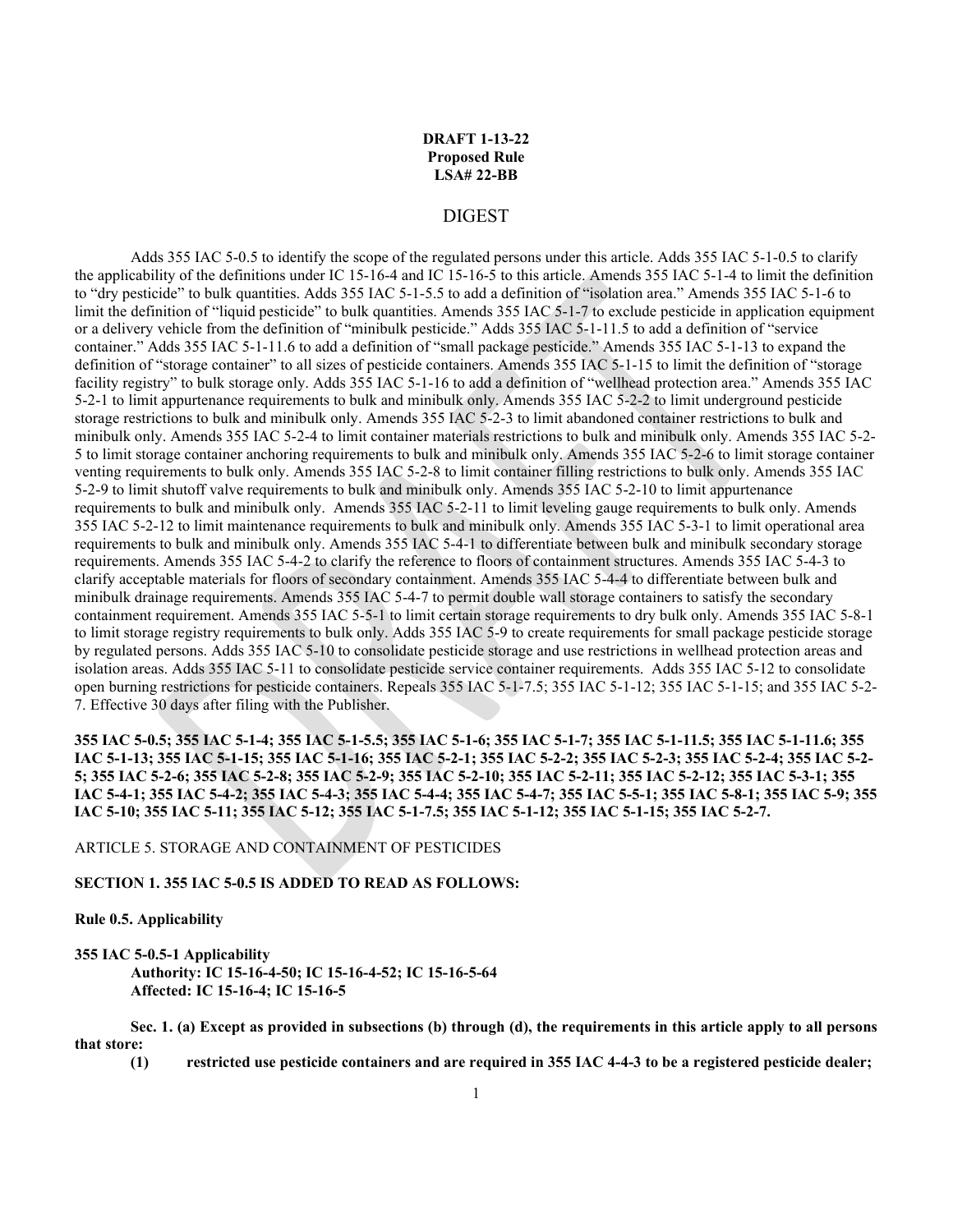- **(2) small package pesticide containers and are required in 355 IAC 4-1-1.1 to be a licensed commercial applicator or a permitted private applicator;**
- **(3) minibulk pesticide containers;**
- **(4) bulk pesticide containers; or**
- **(5) pesticides within a wellhead protection area zone.**

**(b) The requirements in this article do not apply to persons that transport, but do not otherwise store, unopened pesticide containers.**

**(c) The requirements for operational area containment in 355 IAC 5-3 do not apply to persons that store antimicrobial pesticides labeled for legal use in:**

**(1) food handling or storage establishments premises and equipment;** 

- **(2) commercial, institutional, and industrial premises and equipment;**
- **(3) residential and public access premises;**
- **(4) medical premises and equipment;**
- **(5) human drinking water systems;**
- **(6) materials preservatives;**
- **(7) industrial processes and water systems;**
- **(8) antifouling coatings;**
- **(9) wood preservatives;**
- **(10) swimming pools; or**
- **(11) other areas or locations identified by the state chemist**

**(d) The requirements for operational area containment in 355 IAC 5-3 and secondary containment in 355 IAC 5-4 do not apply to persons that store a minibulk pesticide container for less than forty-five (45) days, as verified by written delivery documentation.**

**SECTION 2. 355 IAC 5-1-0.7 IS ADDED TO READ AS FOLLOWS:**

**355 IAC 5-1-0.7 Definitions**

**Authority: IC 15-16-4-50; IC 15-16-4-52; IC 15-16-5-64 Affected: IC 15-16-4; IC 15-16-5**

**Sec. 0.7. In addition to the definitions in this rule, the definitions in IC 15-16-4 and IC 15-16-5 apply throughout this article.**

# **SECTION 3. 355 IAC 5-1-4 IS AMENDED TO READ AS FOLLOWS:**

355 IAC 5-1-4 "Dry **bulk** pesticide" defined **Authority: IC 15-16-4-50; IC 15-16-4-52; IC 15-16-5-64 Affected: IC 15-16-4-; IC 15-16-5**

Sec. 4. As used in this article, "Dry **bulk** pesticide" means pesticide in an undivided quantity exceeding one hundred (100) pounds that is in solid form prior to any application or mixing for application and includes formulations, such as dusts, wettable powders, dry flowable powders, and granules. *(State Chemist of the State of Indiana; 355 IAC 5-1-4; filed Mar 8, 1991, 2:45 p.m.: 14 IR 1401, eff sixty (60) days after filing with secretary of state; readopted filed Nov 21, 2001, 10:17 a.m.: 25 IR 1269; filed Feb 20, 2002, 9:38 a.m.: 25 IR 2213; readopted filed Sep 3, 2008, 1:46 p.m.: 20080924-IR-355080553RFA; readopted filed Sep 25, 2013, 11:11 a.m.: 20131023-IR-355130362RFA; readopted filed Oct 17, 2014, 9:26 a.m.: 20141112-IR-355140342RFA.)*

#### **SECTION 4. 355 IAC 5-1-5.5 IS ADDED TO READ AS FOLLOWS:**

**355 IAC 5-1-5.5 "Isolation area" defined Authority: IC 15-16-4-50; IC 15-16-4-52; IC 15-16-5-64**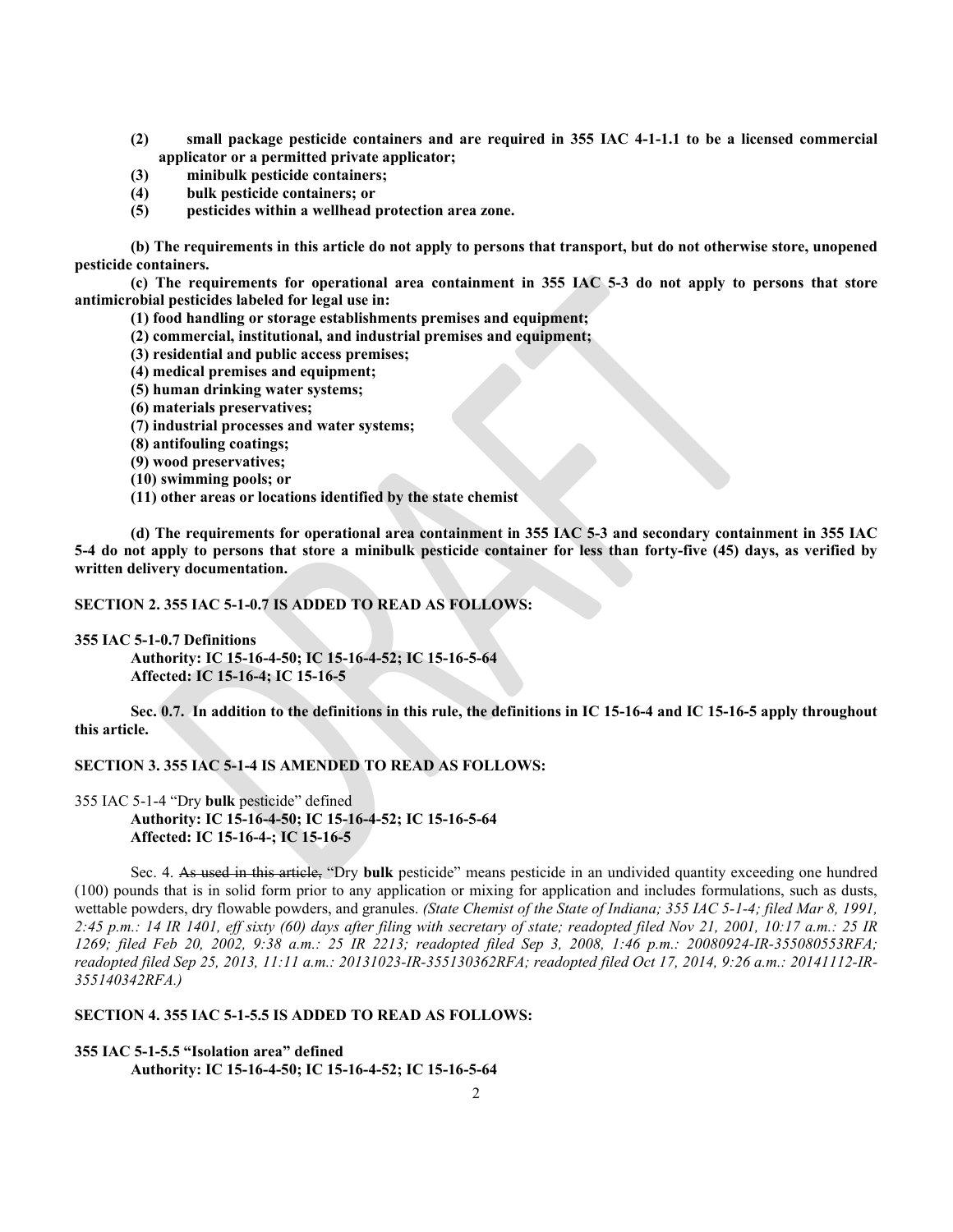**Affected: IC 15-16-4; IC 15-16-5**

**Sec. 5.5. "Isolation area" means the area, as referenced in 327 IAC 8-3.4-9, that is located within two hundred (200) feet of a community public water supply system (327 IAC 8-4.1-1(5)) production well and is intended to protect ground water from direct contamination by pesticides.**

## **SECTION 5. 355 IAC 5-1-6 IS AMENDED TO READ AS FOLLOWS:**

## 355 IAC 5-1-6 "Liquid **bulk** pesticide" defined **Authority: IC 15-16-4-50; IC 15-16-4-52; IC 15-16-5-64 Affected: IC 15-16-4; IC 15-16-5**

Sec. 6. As used in this article, "Liquid **bulk** pesticide" means a pesticide in liquid form, including solutions, emulsions, suspensions, and slurries contained in an undivided quantity exceeding fifty-five (55) U.S. gallons. *(State Chemist of the State of Indiana; 355 IAC 5-1-6; filed Mar 8, 1991, 2:45 p.m.: 14 IR 1401, eff sixty (60) days after filing with secretary of state; readopted filed Nov 21, 2001, 10:17 a.m.: 25 IR 1269; filed Feb 20, 2002, 9:38 a.m.: 25 IR 2213; readopted filed Sep 3, 2008, 1:46 p.m.: 20080924-IR-355080553RFA; readopted filed Sep 25, 2013, 11:11 a.m.: 20131023-IR-355130362RFA; readopted filed Oct 17, 2014, 9:26 a.m.: 20141112-IR-355140342RFA.)*

## **SECTION 6. 355 IAC 5-1-7 IS AMENDED TO READ AS FOLLOWS:**

355 IAC 5-1-7 "Minibulk pesticide" defined **Authority: IC 15-16-4-50; IC 15-16-4-52; IC 15-16-5-64 Affected: IC 15-16-4; IC 15-16-5**

Sec. 7. As used in this article, "Minibulk pesticide" means an amount of liquid pesticide greater than fifty-five (55) gallons (two hundred eight (208) liters) but not exceeding four hundred (400) gallons (one thousand five hundred fourteen  $(1,514)$  liters) which is held in a single container designed for ready handling and transport. has been filled by the original pesticide manufacturer, and to which no substance has been added by any person. **A minibulk pesticide container includes a portable refillable container but does not include a mobile container such as application equipment or a delivery vehicle.**  *(State Chemist of the State of Indiana; 355 IAC 5-1-7; filed Mar 8, 1991, 2:45 p.m.: 14 IR 1401, eff sixty (60) days after filing with secretary of state; readopted filed Nov 21, 2001, 10:17 a.m.: 25 IR 1269; readopted filed Sep 20, 2007, 1:46 p.m.: 20071010-IR-355070484RFA; readopted filed Sep 25, 2013, 11:11 a.m.: 20131023-IR-355130362RFA; readopted filed Oct 17, 2014, 9:26 a.m.: 20141112-IR-355140342RFA.)*

## **SECTION 7. 355 IAC 5-1-11.5 IS ADDED TO READ AS FOLLOWS:**

**355 IAC 5-1-11.5 "Service container" defined Authority: IC 15-16-4-50; IC 15-16-4-52; IC 15-16-5-64 Affected: IC 15-16-4; IC 15-16-5**

**Sec. 11.5. "Service container" means any package, can, bottle, jug, bag, or other containing device used to transport a diluted or undiluted pesticide from a storage site, to an application site, and return to the storage site, if needed. The term shall not mean any of the following:**

**(1) An original labeled pesticide container provided by the manufacturer.**

**(2) A device for measuring a pesticide.**

**(3) Equipment used solely for the application of a pesticide.**

**SECTION 8. 355 IAC 5-1-11.6 IS ADDED TO READ AS FOLLOWS:**

**355 IAC 5-1-11.6 "Small package pesticide" defined Authority: IC 15-16-4-50; IC 15-16-4-52; IC 15-16-5-64 Affected: IC 15-16-4; IC 15-16-5**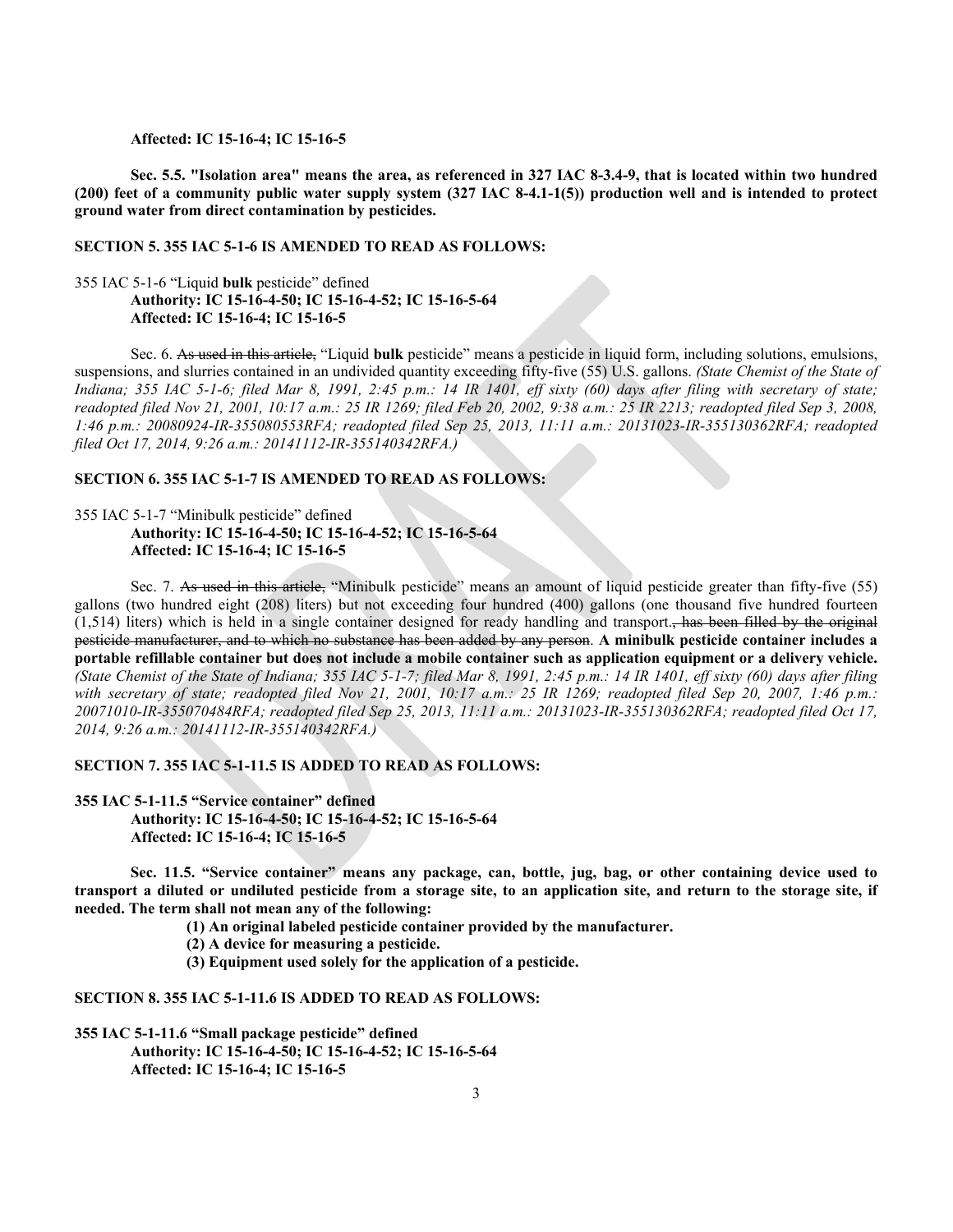#### **Sec. 11.6. "Small package pesticide" means a pesticide in any quantity less than bulk or minibulk quantities.**

#### **SECTION 9. 355 IAC 5-1-13 IS AMENDED TO READ AS FOLLOWS:**

## 355 IAC 5-1-13 "Storage container" defined **Authority: IC 15-16-4-50; IC 15-16-4-52; IC 15-16-5-64 Affected: IC 15-16-4; IC 15-16-5**

Sec. 13. (a) As used in this article, "Storage container" means a container used for the storage of liquid or dry pesticide**,** at a storage facility **including bulk, minibulk, and small package pesticide storage containers.**

(b) The term does not include a mobile container storing liquid pesticide for less than thirty (30) days. In the case of minibulk pesticide containers, written and verifiable documentation as to the period of storage at the storage facility shall be required and made available to the state chemist upon request. *(State Chemist of the State of Indiana; 355 IAC 5-1-13; filed Mar 8, 1991, 2:45 p.m.: 14 IR 1402, eff sixty (60) days after filing with secretary of state; readopted filed Nov 21, 2001, 10:17 a.m.: 25 IR 1269; filed Feb 20, 2002, 9:38 a.m.: 25 IR 2213; readopted filed Sep 3, 2008, 1:46 p.m.: 20080924-IR-355080553RFA; readopted filed Sep 25, 2013, 11:11 a.m.: 20131023-IR-355130362RFA; readopted filed Oct 17, 2014, 9:26 a.m.: 20141112- IR-355140342RFA.)*

## **SECTION 10. 355 IAC 5-1-16 IS ADDED TO READ AS FOLLOWS**:

#### **355 IAC 5-1-16 "Wellhead protection area" defined**

**Authority: IC 15-16-4-50; IC 15-16-4-52; IC 15-16-5-64 Affected: IC 15-16-4; IC 15-16-5**

**Sec. 16. "Wellhead protection area zone" refers to the surface and subsurface area of the wellhead protection area, as referenced in 327 IAC 8-4.1-1(27), that is located within a three thousand (3,000) foot radius of a community public water supply system (327 IAC 8-4.1-1(5)) production well or wellfield and through which contaminants are likely to move.**

Rule 2. Storage of Liquid **Bulk and Minibulk** Pesticide

## **SECTION 11. 355 IAC 5-2-1 IS AMENDED TO READ AS FOLLOWS:**

# 355 IAC 5-2-1 **Liquid** bulk and minibulk storage containers and appurtenances; basic requirements **Authority: IC 15-16-4-50; IC 15-16-4-52; IC 15-16-5-64 Affected: IC 15-16-4; IC 15-16-5**

Sec. 1. (a) **Bulk and minibulk** storage containers and appurtenances shall be constructed, installed, and maintained so as to prevent the discharge **or the spill** of liquid pesticide.

(b) Storage containers and appurtenances shall be constructed of materials which are resistant to corrosion, puncture, or cracking.

(c) Materials used in the construction or repair of storage containers and appurtenances may not be of a type which react chemically or electrolytically with stored liquid pesticide in a way which may weaken the storage container or appurtenances, create a risk of discharge, or adulterate the pesticide.

(d) Metals used for valves, fittings, and repairs on metal containers shall be compatible with the metals used in the construction of the storage container so that the combination of metals does not cause or increase corrosion which may weaken the storage container or its appurtenances or create a risk of discharge.

(e) Storage containers and appurtenances shall be designed to handle all operating stresses, taking into account static head, pressure build-up from pumps and compressors, and any other mechanical stresses to which the storage containers and appurtenances may be subject in the foreseeable course of operations. *(State Chemist of the State of Indiana; 355 IAC 5-2-1; filed Mar 8, 1991, 2:45 p.m.: 14 IR 1402, eff sixty (60) days after filing with secretary of state; readopted filed Nov 21, 2001, 10:17 a.m.: 25 IR 1269; readopted filed Sep 20, 2007, 1:46 p.m.: 20071010-IR-355070484RFA; readopted filed Sep 3, 2008,*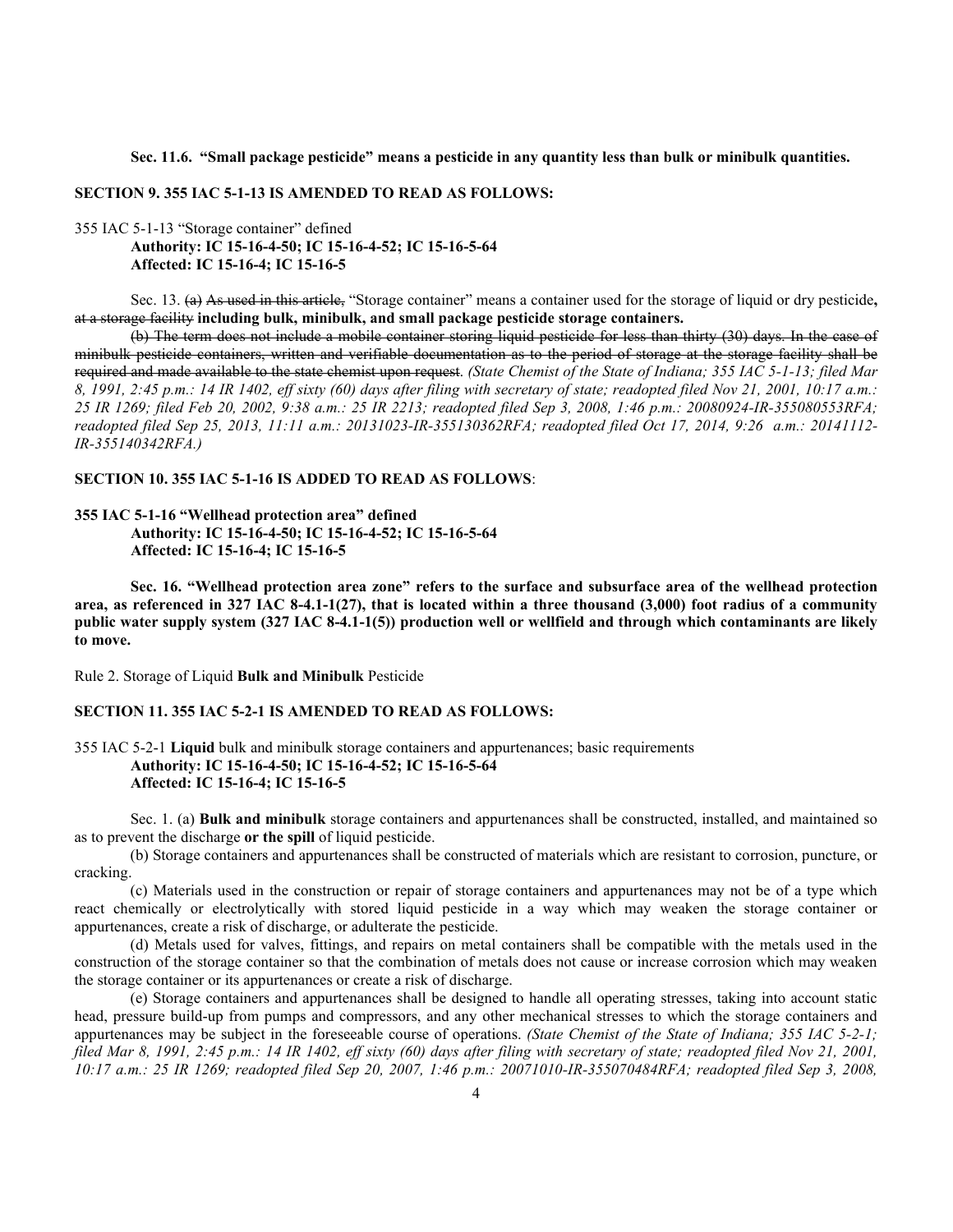## *1:46 p.m.: 20080924-IR-355080553RFA; readopted filed Oct 17, 2014, 9:26 a.m.: 20141112-IR-355140342RFA.)* **SECTION 12. 355 IAC 5-2-2 IS AMENDED TO READ AS FOLLOWS:**

## 355 IAC 5-2-2 Prohibition against underground storage **of bulk and minibulk pesticides Authority: IC 15-16-4-50; IC 15-16-4-52; IC 15-16-5-64 Affected: IC 15-16-4; IC 15-16-5**

Sec. 2. Liquid **bulk and minibulk** pesticide shall not be stored in an underground storage container. *(State Chemist of the State of Indiana; 355 IAC 5-2-2; filed Mar 8, 1991, 2:45 p.m.: 14 IR 1403, eff sixty (60) days after filing with secretary of state; readopted filed Nov 21, 2001, 10:17 a.m.: 25 IR 1269; filed Feb 20, 2002, 9:38 a.m.: 25 IR 2214; readopted filed Sep 3, 2008, 1:46 p.m.: 20080924-IR-355080553RFA; readopted filed Oct 17, 2014, 9:26 a.m.: 20141112-IR-355140342RFA.)*

# **SECTION 13. 355 IAC 5-2-3 IS AMENDED TO READ AS FOLLWS:**

# 355 IAC 5-2-3 Abandoned **bulk and minibulk** containers **and structures Authority: IC 15-16-4-50; IC 15-16-4-52; IC 15-16-5-64 Affected: IC 15-16-4; IC 15-16-5**

Sec. 3. (a) **Bulk and minibulk pesticide** storage containers and other containers used at a storage facility to hold pesticide or pesticide rinsate are considered abandoned if they have been out of service for more than six (6) months because of a weakness or leak or have been out of service for any reason for more than two (2) years.

(b) Abandoned underground containers **structures**, including abandoned underground catch basins, shall be thoroughly cleaned and removed from the ground or thoroughly cleaned and filled with an inert solid. All connections and vents shall be disconnected and sealed. A record of the catch basin **structure** size, location, and method of closing shall be maintained at the storage facility or as otherwise provided for in this article.

(c) Abandoned aboveground **bulk and minibulk pesticide** containers shall be thoroughly cleaned. All hatches on the containers shall be left open, and all valves or connections shall be severed and left open.

(d) Secondary containment is not considered abandoned merely because there have been no discharges into the secondary containment. *(State Chemist of the State of Indiana; 355 IAC 5-2-3; filed Mar 8, 1991, 2:45 p.m.: 14 IR 1403, eff sixty (60) days after filing with secretary of state; readopted filed Nov 21, 2001, 10:17 a.m.: 25 IR 1269; filed Feb 20, 2002, 9:38 a.m.: 25 IR 2214; readopted filed Sep 3, 2008, 1:46 p.m.: 20080924-IR-355080553RFA; readopted filed Oct 17, 2014, 9:26 a.m.: 20141112-IR-355140342RFA.)*

#### **SECTION 14. 355 IAC 5-2-4 IS AMENDED TO READ AS FOLLOWS:**

## 355 IAC 5-2-4 Prohibited materials

**Authority: IC 15-16-4-50; IC 15-16-4-52; IC 15-16-5-64 Affected: IC 15-16-4; IC 15-16-5**

Sec. 4. (a) **Bulk s**torage containers and appurtenances shall not be made of polyvinyl chloride.

(b) A **bulk or minibulk** storage container shall not be made of ferrous metals, unless the container is made of stainless steel or other approved materials or the container has a protective lining that inhibits corrosion and does not react chemically with the stored pesticide. *(State Chemist of the State of Indiana; 355 IAC 5-2-4; filed Mar 8, 1991, 2:45 p.m.: 14 IR 1403, eff sixty (60) days after filing with secretary of state; readopted filed Nov 21, 2001, 10:17 a.m.: 25 IR 1269; filed Feb 20, 2002, 9:38 a.m.: 25 IR 2214; readopted filed Sep 3, 2008, 1:46 p.m.: 20080924-IR-355080553RFA; readopted filed Oct 17, 2014, 9:26 a.m.: 20141112-IR-355140342RFA.)*

# **SECTION 15. 355 IAC 5-2-5 IS AMENDED TO READ AS FOLLOWS:**

355 IAC 5-2-5 Anchoring **bulk and minibulk** storage containers **Authority: IC 15-16-4-50; IC 15-16-4-52; IC 15-16-5-64 Affected: IC 15-16-4; IC 15-16-5**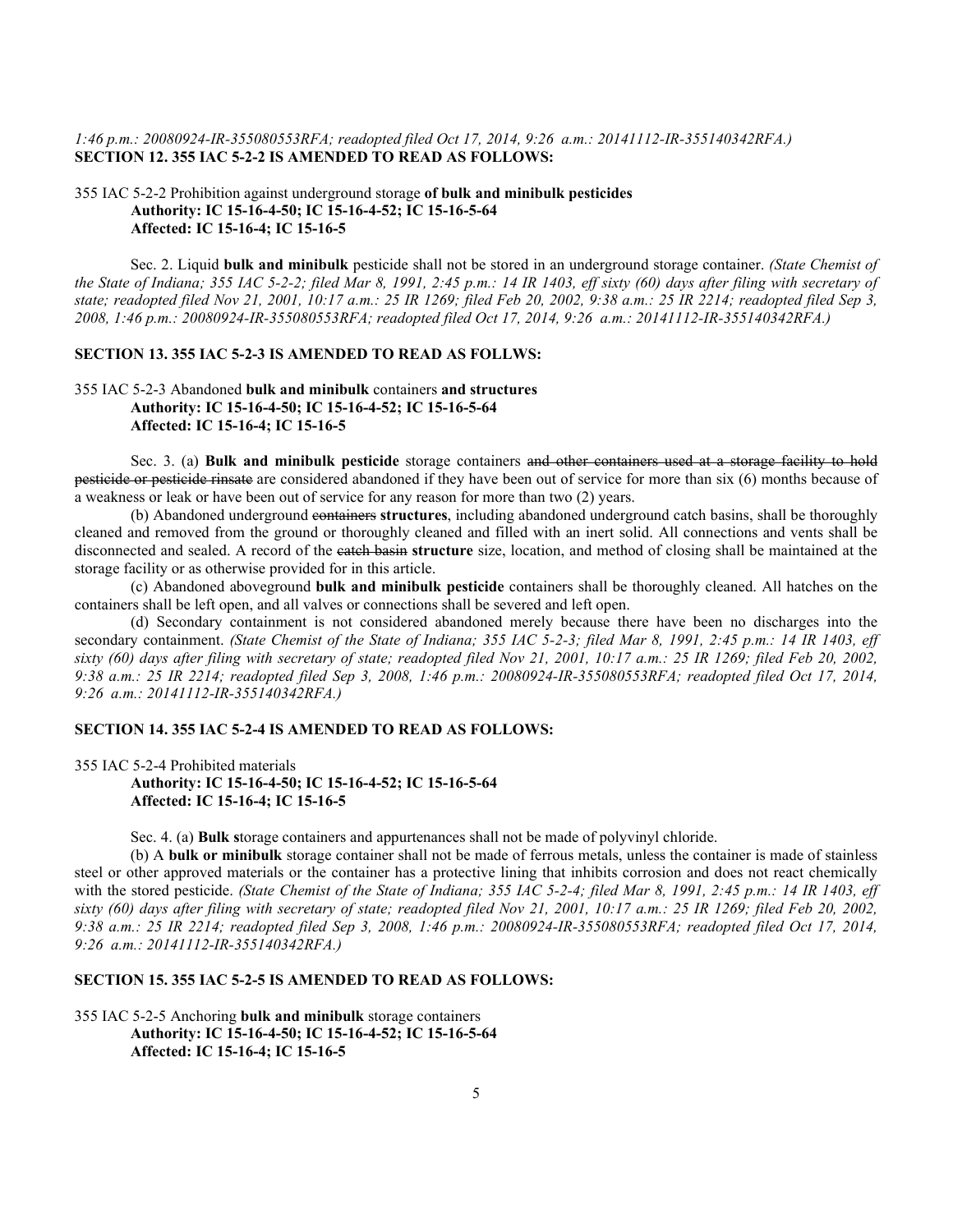Sec. 5. (a) **Bulk and minibulk s**torage containers shall be anchored, as necessary, to prevent flotation or instability which might occur as a result of liquid accumulations within secondary containment.

(b) Storage containers shall be considered anchored if, in addition to other approved means, the containers:

(1) are placed on a raised area or platform of such height as to prevent flotation or instability in the event of liquid accumulations; or

(2) store product with sufficient volume to rise to at least the height of the secondary containment walls.

*(State Chemist of the State of Indiana; 355 IAC 5-2-5; filed Mar 8, 1991, 2:45 p.m.: 14 IR 1403, eff sixty (60) days after filing with secretary of state; readopted filed Nov 21, 2001, 10:17 a.m.: 25 IR 1269; filed Feb 20, 2002, 9:38 a.m.: 25 IR 2215; readopted filed Sep 3, 2008, 1:46 p.m.: 20080924-IR-355080553RFA; readopted filed Oct 17, 2014, 9:26 a.m.: 20141112-IR-355140342RFA.)*

#### **SECTION 16. 355 IAC 5-2-6 IS AMENDED TO READ AS FOLLOWS:**

# 355 IAC 5-2-6 Vents **for bulk storage containers Authority: IC 15-16-4-50; IC 15-16-4-52; IC 15-16-5-64 Affected: IC 15-16-4; IC 15-16-5**

Sec. 6. (a) Each **bulk** storage container shall be equipped with a vent with hood or inverted opening.

(b) Conservation vents shall be used on containers storing products where loss of vapor affects product quality or where the vapor is harmful to plants, animals, or humans.

(c) Conservation vents shall open and close within the designed pressure limits of the storage container. *(State Chemist of the State of Indiana; 355 IAC 5-2-6; filed Mar 8, 1991, 2:45 p.m.: 14 IR 1403, eff sixty (60) days after filing with secretary of state; readopted filed Nov 21, 2001, 10:17 a.m.: 25 IR 1269; filed Feb 20, 2002, 9:38 a.m.: 25 IR 2215; readopted filed Sep 3, 2008, 1:46 p.m.: 20080924-IR-355080553RFA; readopted filed Oct 17, 2014, 9:26 a.m.: 20141112-IR-355140342RFA.)*

#### **SECTION 17. 355 IAC 5-2-8 IS AMENDED TO READ AS FOLLOWS:**

## 355 IAC 5-2-8 Filling **liquid bulk pesticide containers Authority: IC 15-16-4-50; IC 15-16-4-52; IC 15-16-5-64 Affected: IC 15-16-4; IC 15-16-5**

Sec. 8. **Liquid bulk pesticide** storage containers shall not be filled to more than ninety-five percent (95%) of capacity unless the storage container construction or location provides constant temperature control, or is otherwise designed to be filled to a capacity of greater than ninety-five percent (95%). *(State Chemist of the State of Indiana; 355 IAC 5-2-8; filed Mar 8, 1991, 2:45 p.m.: 14 IR 1404, eff sixty (60) days after filing with secretary of state; readopted filed Nov 21, 2001, 10:17 a.m.: 25 IR 1269; filed Feb 20, 2002, 9:38 a.m.: 25 IR 2215; readopted filed Sep 3, 2008, 1:46 p.m.: 20080924-IR-355080553RFA; readopted filed Oct 17, 2014, 9:26 a.m.: 20141112-IR-355140342RFA)*

# **SECTION 18. 355 IAC 5-2-9 IS AMENDED TO READ AS FOLLOWS:**

355 IAC 5-2-9 **Liquid bulk and minibulk** shutoff valves **Authority: IC 15-16-4-50; IC 15-16-4-52; IC 15-16-5-64 Affected: IC 15-16-4; IC 15-16-5**

Sec. 9. (a) **Bulk and minibulk** storage container connections, except for safety relief connections, shall be equipped with a shutoff valve located on the storage container or at a distance from the storage container <del>dictated by standard engineering</del> practice **that allows the attending operator to expeditiously stop the flow of pesticide from the container.**

(b) Except for a storage container of minibulk pesticide, All wetted parts inside shutoff valves and connections from the **liquid bulk** storage container to the shutoff valve shall be made of stainless steel. or other approved material. *(State Chemist of the State of Indiana; 355 IAC 5-2-9; filed Mar 8, 1991, 2:45 p.m.: 14 IR 1404, eff sixty (60) days after filing with secretary of state; readopted filed Nov 21, 2001, 10:17 a.m.: 25 IR 1269; filed Feb 20, 2002, 9:38 a.m.: 25 IR 2215; readopted filed Sep 3, 2008, 1:46 p.m.: 20080924-IR-355080553RFA; readopted filed Oct 17, 2014, 9:26 a.m.: 20141112-IR-355140342RFA)*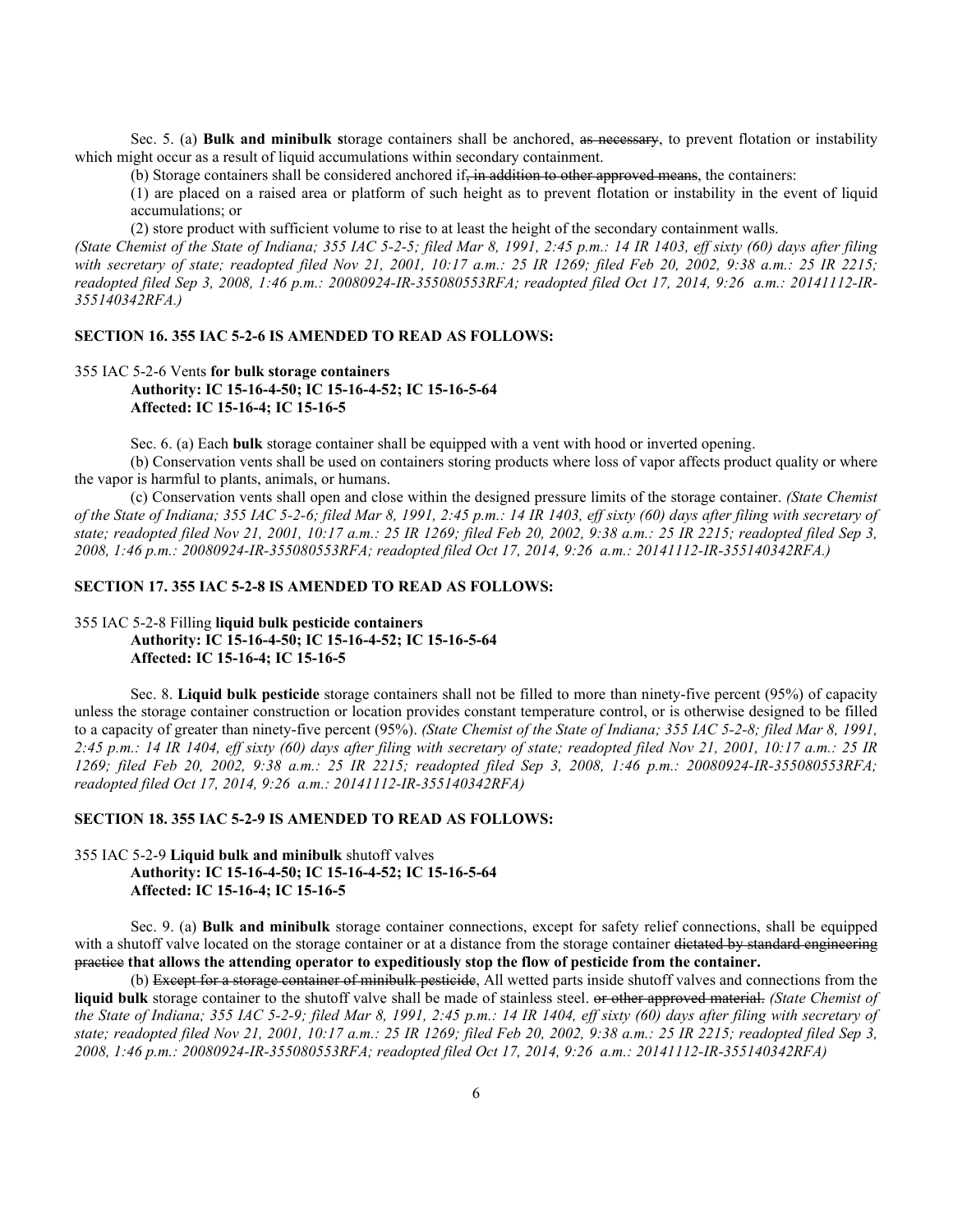#### **SECTION 19. 355 IAC 5-2-10 IS AMENDED TO READ AS FOLLOWS:**

## 355 IAC 5-2-10 Appurtenances **for bulk and minibulk pesticide containers Authority: IC 15-16-4-50; IC 15-16-4-52; IC 15-16-5-64 Affected: IC 15-16-4; IC 15-16-5**

Sec. 10. Appurtenances **for bulk and minibulk containers** shall be adequately supported to prevent sagging and possible breakage because of gravity and other forces which may be encountered in the ordinary course of operations. *(State Chemist of the State of Indiana; 355 IAC 5-2-10; filed Mar 8, 1991, 2:45 p.m.: 14 IR 1404, eff sixty (60) days after filing with secretary of state; readopted filed Nov 21, 2001, 10:17 a.m.: 25 IR 1269; filed Feb 20, 2002, 9:38 a.m.: 25 IR 2216; readopted filed Sep 3, 2008, 1:46 p.m.: 20080924-IR-355080553RFA; readopted filed Oct 17, 2014, 9:26 a.m.: 20141112-IR-355140342RFA.)*

## **SECTION 20. 355 IAC 5-2-11 IS AMENDED TO READ AS FOLLOWS:**

# 355 IAC 5-2-11 Liquid **bulk pesticide** level gauging device **Authority: IC 15-16-4-50; IC 15-16-4-52; IC 15-16-5-64 Affected: IC 15-16-4; IC 15-16-5**

Sec. 11. (a) **Liquid bulk** storage containers shall be equipped with a liquid level gauging device or other means by which the level of liquid in the storage container can be readily and safely determined.

(b) External sight gauges are prohibited. *(State Chemist of the State of Indiana; 355 IAC 5-2-11; filed Mar 8, 1991, 2:45 p.m.: 14 IR 1404, eff sixty (60) days after filing with secretary of state; readopted filed Nov 21, 2001, 10:17 a.m.: 25 IR 1269; filed Feb 20, 2002, 9:38 a.m.: 25 IR 2216; readopted filed Sep 3, 2008, 1:46 p.m.: 20080924-IR-355080553RFA; readopted filed Oct 17, 2014, 9:26 a.m.: 20141112-IR-355140342RFA.)*

#### **SECTION 21. 355 IAC 5-2-12 IS AMENDED TO READ AS FOLLOWS:**

# 355 IAC 5-2-12 Maintenance **of bulk and minibulk pesticide containers and appurtenances Authority: IC 15-16-4-50; IC 15-16-4-52; IC 15-16-5-64 Affected: IC 15-16-4; IC 15-16-5**

Sec. 12. **Bulk and minibulk s**torage containers and appurtenances shall be maintained to minimize the risk of a discharge. *(State Chemist of the State of Indiana; 355 IAC 5-2-12; filed Mar 8, 1991, 2:45 p.m.: 14 IR 1404, eff sixty (60) days after filing with secretary of state; readopted filed Nov 21, 2001, 10:17 a.m.: 25 IR 1269; filed Feb 20, 2002, 9:38 a.m.: 25 IR 2216; readopted filed Sep 3, 2008, 1:46 p.m.: 20080924-IR-355080553RFA; readopted filed Oct 17, 2014, 9:26 a.m.: 20141112-IR-355140342RFA.)*

Rule 3. Operational Area Containment of Liquid **Bulk and Minibulk** Pesticide at Storage Facilities

#### **SECTION 22. 355 IAC 5-3-1 IS AMENDED TO READ AS FOLLOWS:**

## 355 IAC 5-3-1 **Bulk and minibulk o**perational area containment **Authority: IC 15-16-4-50; IC 15-16-4-52; IC 15-16-5-64 Affected: IC 15-16-4; IC 15-16-5**

Sec. 1. (a) Operational areas at a storage facility **for bulk and minibulk containers** shall have containment that is curbed and paved with reinforced concrete or other approved material that provides an impervious surface. Operational area activities shall be carried out within this containment.

(b) The operational area containment shall be constructed and reinforced to support the foreseeable maximum gross load of all product, equipment, and motor vehicles utilizing the area. The containment shall have a minimum width of ten (10) feet, a minimum length of twenty (20) feet, and a minimum capacity of seven hundred fifty (750) gallons. Points of loading and unloading shall be positioned over the containment.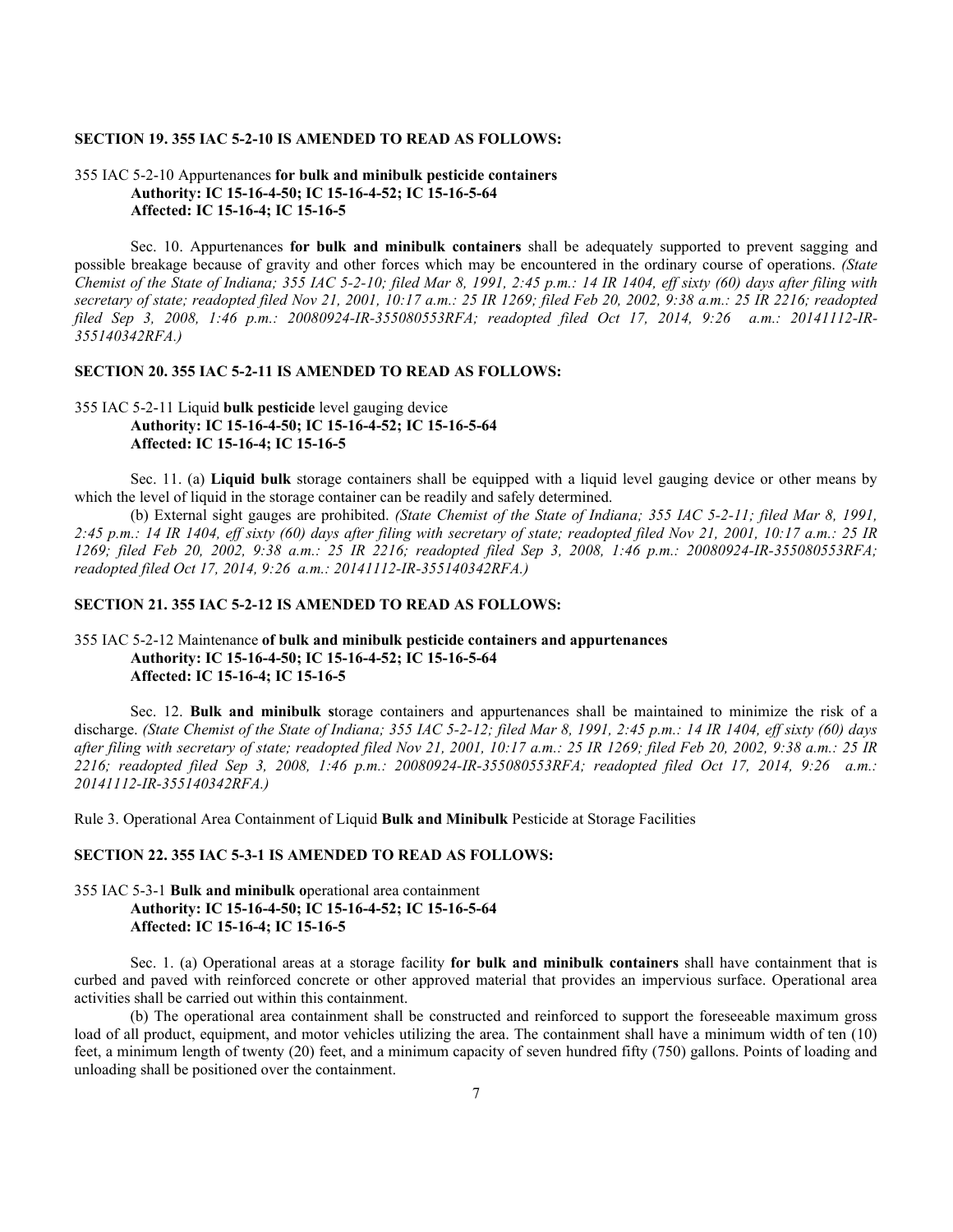(c) Wherever sufficient capacity required in 355 IAC 5-4-1(c) and provisions of this rule are complied with, the secondary containment described in 355 IAC 5-4 may be designed for and jointly used in lieu of a separate operational area containment.

(d) The operational area containment shall form or drain into a watertight catch basin. If the operational area containment drains to a sump, the catch basin may include the sump and an aboveground container, provided a pump is installed which automatically transfers the contents of the sump into an aboveground container. Such containers used for the temporary storage of liquids collected from the operational area containment shall be located within secondary containment.

(e) All liquids shall be promptly removed from the operational area containment for use in the blending process or for proper disposal in accordance with all applicable rules. The capacity required in subsection (b) shall be available at all times.

(f) Storage containers and appurtenances shall be protected against reasonably foreseeable risks of damage by vehicles operating in the area.

(g) This section does not apply to the unloading of mobile containers at the pesticide application site.

(h) Operational area containment shall be maintained as necessary to assure compliance with this rule.

(i) Alternative means, including portable operational area containment systems, shall be permitted to serve as operational area containment systems if approved. *(State Chemist of the State of Indiana; 355 IAC 5-3-1; filed Mar 8, 1991, 2:45 p.m.: 14 IR 1405, eff sixty (60) days after filing with secretary of state; readopted filed Nov 21, 2001, 10:17 a.m.: 25 IR 1269; filed Feb 20, 2002, 9:38 a.m.: 25 IR 2216; readopted filed Sep 3, 2008, 1:46 p.m.: 20080924-IR-355080553RFA; readopted filed Oct 17, 2014, 9:26 a.m.: 20141112-IR-355140342RFA.)*

Rule 4. Secondary Containment of Liquid **Bulk and Minibulk** Pesticide

### **SECTION 23. 355 IAC 5-4-1 IS AMENDED TO READ AS FOLLOWS:**

355 IAC 5-4-1 General requirements

**Authority: IC 15-16-4-50; IC 15-16-4-52; IC 15-16-5-64 Affected: IC 15-16-4; IC 15-16-5**

Sec. 1. (a) Liquid **bulk and minibulk** pesticide storage containers shall be located within secondary containment constructed with a base **an impermeable floor and** perimeter wall. and sloped floor. **Secondary containment for liquid bulk storage containers must have a sloped floor**. Exception for a sloped floor. may be granted by the state chemist. **Secondary containment for minibulk storage containers is not required to have a sloped floor.**

(b) The **secondary** containment area **for liquid bulk pesticide storage containers** shall be separate from a secondary containment area for **all** other materials. and used only for containment of liquid pesticide storage containers or other pesticide related equipment. **The secondary containment area for liquid minibulk pesticide containers is not required to be separate from a secondary containment area for other chemical storage containers.** Adjoining secondary containment areas may share **impermeable** common walls.

(c) Secondary containment not protected from rainfall shall at all times have a minimum capacity of one hundred percent (100%) of the volume of the largest storage container within the contained area plus the volume displaced by all the other tanks, equipment, and appurtenances in the area up to the safe design level of the containment structure plus a freeboard of six (6) inches.

(d) Secondary containment protected from rainfall is not required to have the freeboard noted in subsection (c), but shall comply with all other requirements therein.

(e) Secondary containment constructed prior to enactment of this rule and that has a capacity of a minimum of one hundred ten percent (110%) of the volume of the largest storage container within the contained area plus the volume displaced by all the other tanks in the area up to the safe design level of the containment structure shall be deemed to be in compliance with this rule. Any such storage facility upon alteration of the secondary containment area or increases in storage container volume shall be brought into full compliance within ninety (90) days of alteration or increase.

(f) **Open drains and permeable** tile drainage shall not be permitted within or under secondary containment. *(State Chemist of the State of Indiana; 355 IAC 5-4-1; filed Mar 8, 1991, 2:45 p.m.: 14 IR 1405, eff sixty (60) days after filing with secretary of state; readopted filed Nov 21, 2001, 10:17 a.m.: 25 IR 1269; filed Feb 20, 2002, 9:38 a.m.: 25 IR 2217; readopted filed Sep 3, 2008, 1:46 p.m.: 20080924-IR-355080553RFA; readopted filed Oct 17, 2014, 9:26 a.m.: 20141112-IR-355140342RFA.)*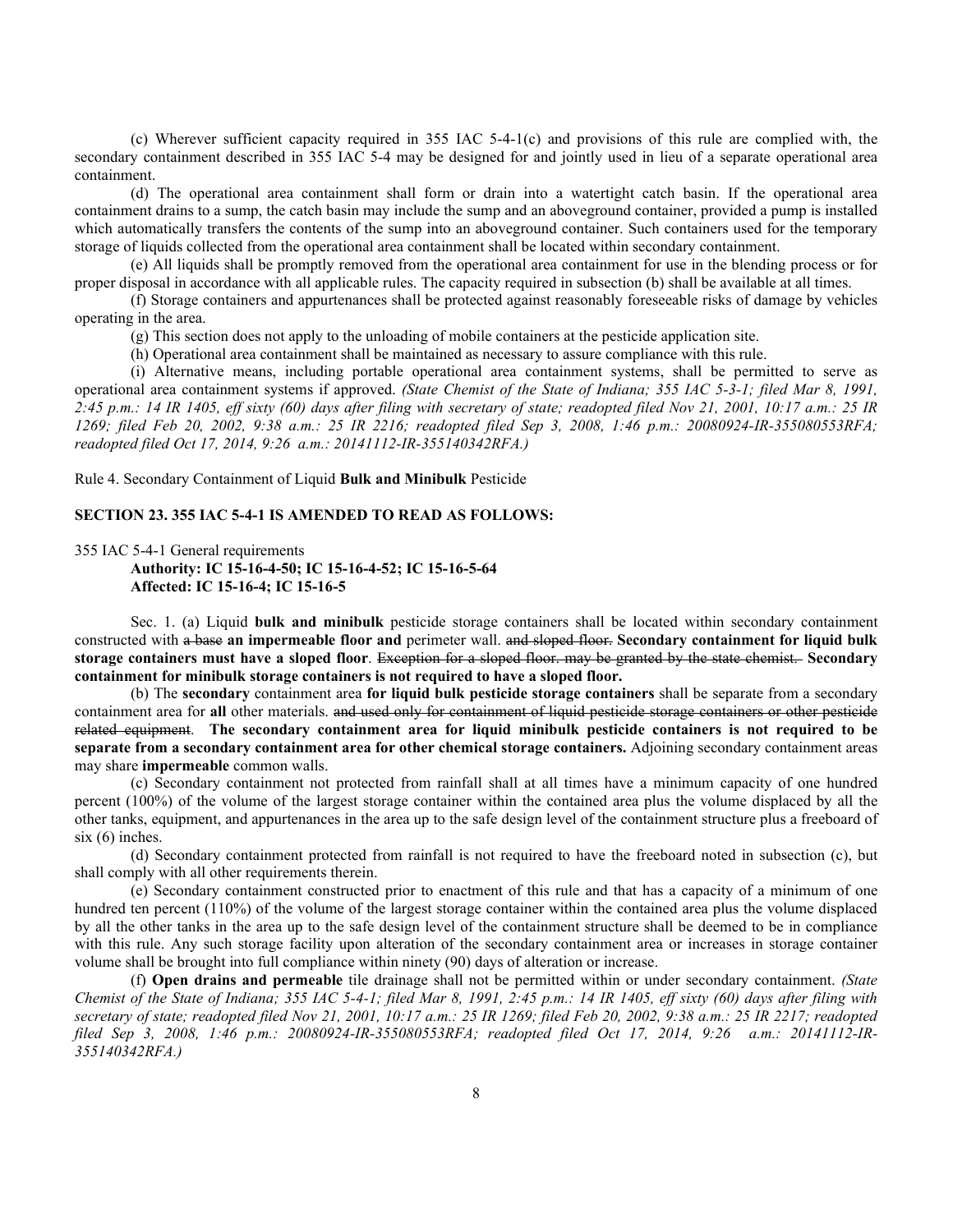#### **SECTION 24. 355 IAC 5-4-2 IS AMENDED TO READ AS FOLLOWS:** 355 IAC 5-4-2 Walls **Authority: IC 15-16-4-50; IC 15-16-4-52; IC 15-16-5-64**

# **Affected: IC 15-16-4; IC 15-16-5**

Sec. 2. (a) The walls of secondary containment shall be constructed of steel, poured reinforced concrete, pre-casted concrete modules, or solid masonry and be designed to withstand a full hydrostatic head of any discharged liquid and weight load of material used in construction.

(b) Cracks and seams shall be sealed to prevent leakage.

(c) Walls shall not exceed six (6) feet in height above interior grade unless provisions are made for normal access and necessary emergency access to storage containers, valves, and other equipment and for safe exit from the secondary containment.

(d) Walls constructed of concrete or solid masonry shall rest upon a floating base **floor** of concrete prepared as in section 3(b) of this rule or upon suitable concrete footings which extend below the average frost depth. Joints between walls and the base **floor** shall be watertight. *(State Chemist of the State of Indiana; 355 IAC 5-4-2; filed Mar 8, 1991, 2:45 p.m.: 14 IR 1406; errata filed May 10, 1991, 2:30 p.m.: 14 IR 1730, eff sixty (60) days after filing with secretary of state; readopted filed Nov 21, 2001, 10:17 a.m.: 25 IR 1269; filed Feb 20, 2002, 9:38 a.m.: 25 IR 2217; readopted filed Sep 3, 2008, 1:46 p.m.: 20080924-IR-355080553RFA; readopted filed Oct 17, 2014, 9:26 a.m.: 20141112-IR-355140342RFA.)*

## **SECTION 25. 355 IAC 5-4-3 IS AMENDED AS FOLLOWS:**

## 355 IAC 5-4-3 Base liners **Floors Authority: IC 15-16-4-50; IC 15-16-4-52; IC 15-16-5-64 Affected: IC 15-16-4; IC 15-16-5**

Sec. 3. (a) The base **floor** of secondary containment shall be lined with **impermeable and constructed of** concrete, steel, or other approved liners **materials**.

(b) Concrete liners **floors** shall be designed according to good engineering practices to withstand any foreseeable loading conditions, including a full hydrostatic head of discharged fluid and static loads of storage containers, including appurtenances, equipment, and contents. Cracks and seams shall be sealed to prevent leakage.

(c) Steel liners and installation plans shall be approved before use.

(d) Synthetic liners and installation plans shall be approved before use.

(e) Synthetic liners shall have a minimum thickness of thirty (30) mils (eight-tenths (0.8) millimeter) and be chemically compatible with the materials being stored within the containment.

(f) Synthetic liners shall be installed under the supervision of a qualified representative of the manufacturer, and all field constructed seams shall be tested and repaired, if necessary, in accordance with the manufacturer's recommendations. *(State Chemist of the State of Indiana; 355 IAC 5-4-3; filed Mar 8, 1991, 2:45 p.m.: 14 IR 1406, eff sixty (60) days after filing with secretary of state; readopted filed Nov 21, 2001, 10:17 a.m.: 25 IR 1269; filed Feb 20, 2002, 9:38 a.m.: 25 IR 2218; readopted filed Sep 3, 2008, 1:46 p.m.: 20080924-IR-355080553RFA; readopted filed Oct 17, 2014, 9:26 a.m.: 20141112-IR-355140342RFA.)*

## **SECTION 26. 355 IAC 5-4-4 IS AMENDED TO READ AS FOLLOWS:**

355 IAC 5-4-4 Drainage from secondary containment

# **Authority: IC 15-16-4-50; IC 15-16-4-52; IC 15-16-5-64 Affected: IC 15-16-4; IC 15-16-5**

Sec. 4. Secondary containment shall not have a **drain,** relief outlet, or valve. **Except for secondary containment for minibulk containers,** the base **floor** shall slope to a collecting spot where liquid shall be removed by a manually activated pump over the wall for use in the blending process or for proper disposal in accordance with all applicable regulations **pesticide label directions**. *(State Chemist of the State of Indiana; 355 IAC 5-4-4; filed Mar 8, 1991, 2:45 p.m.: 14 IR 1407, eff sixty (60)*  days after filing with secretary of state; readopted filed Nov 21, 2001, 10:17 a.m.: 25 IR 1269; filed Feb 20, 2002, 9:38 a.m.: 25 *IR 2218; readopted filed Sep 3, 2008, 1:46 p.m.: 20080924-IR-355080553RFA; readopted filed Oct 17, 2014, 9:26 a.m.:*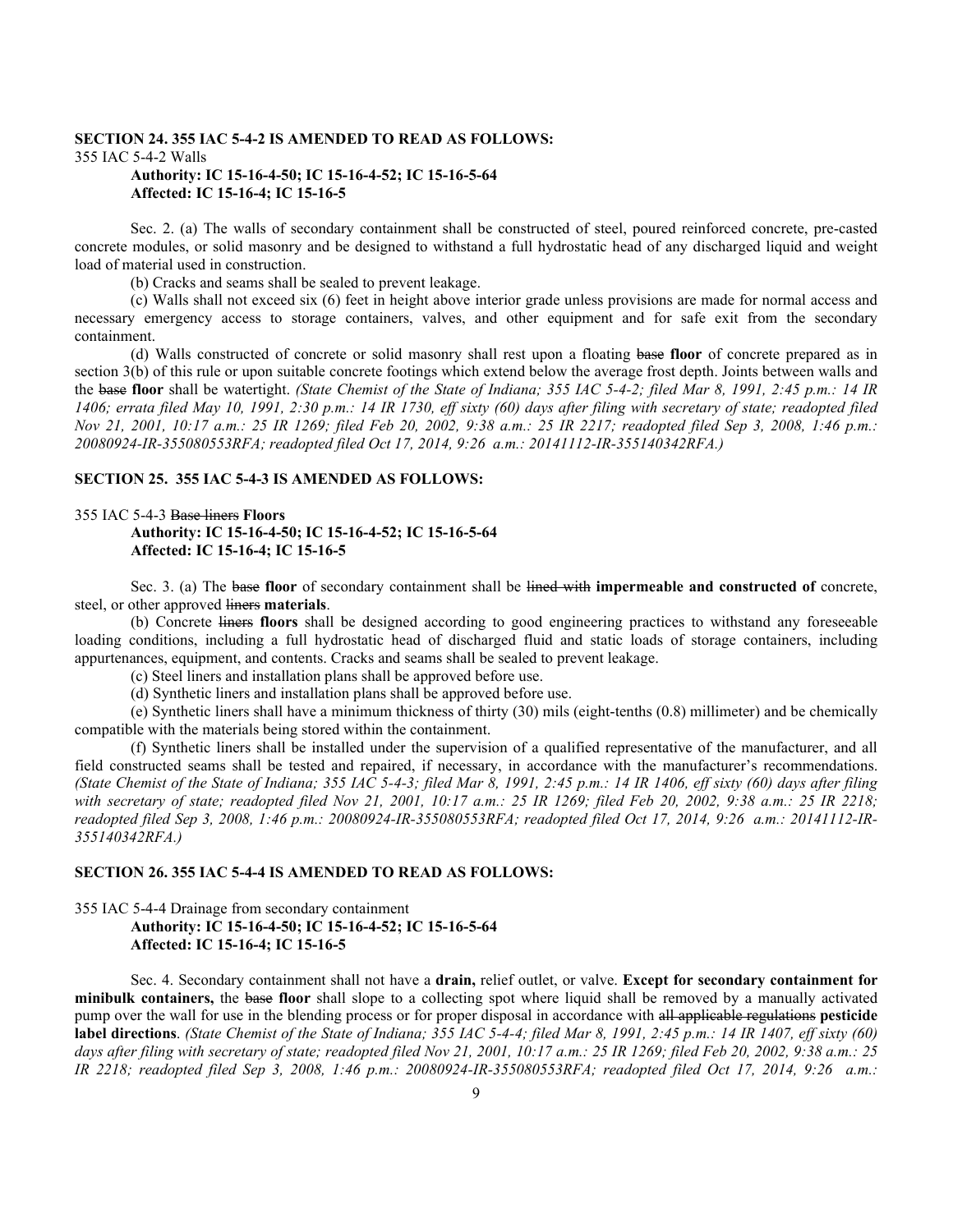## *20141112-IR-355140342RFA.)* **SECTION 27. 355 IAC 5-4-7 IS AMENDED TO READ AS FOLLOWS:**

## 355 IAC 5-4-7 Alternative to secondary containment for storage containers **Authority: IC 15-16-4-50; IC 15-16-4-52; IC 15-16-5-64 Affected: IC 15-16-4; IC 15-16-5**

Sec. 7. (a) **Approved double wall storage containers may be used to comply with the secondary containment requirements in this rule.** 

**(b)** Individual storage containers not exceeding three thousand (3,000) gallons may be contained within an elephant ring in lieu of secondary containment.

(b) **(c)**Both the storage container and the elephant ring shall be fabricated of materials compatible with each other and with the pesticide being stored. The storage container and the elephant ring shall be constructed of similar metals. Elephant rings shall not be constructed of plastic.

(c) **(d)** The height of the elephant ring wall shall not exceed four (4) feet. The minimum capacity of the elephant ring shall be one hundred percent (100%) of the volume of the storage container plus the volume displaced by all equipment, and appurtenances in the secondary containment vessel up to the safe storage level of the elephant ring, plus a freeboard of six (6) inches. An elephant ring protected from rainfall is not required to have the freeboard of six (6) inches.

(d) **(e)** The elephant ring shall be free of leaks and structural defects. The base shall be protected from corrosion, both from inside and outside, and shall be underlain by a concrete pad or by eight (8) inches of compacted gravel beneath four (4) inches of compacted sand or as recommended by the manufacturer of the elephant ring and approved by the state chemist.

(e) **(f)** The elephant ring shall not have a relief outlet or valve. No appurtenances shall extend through the wall of the elephant ring. Pumps located within the elephant ring shall be placed on an elevated platform.

(f) **(g)** Liquid shall be removed from the elephant ring by means of a manually activated pump for use in the blending process or disposal in accordance with all applicable regulations.

(g) **(h)** Elephant rings shall be maintained as necessary to assure compliance with this rule. *(State Chemist of the State of Indiana; 355 IAC 5-4-7; filed Mar 8, 1991, 2:45 p.m.: 14 IR 1407, eff sixty (60) days after filing with secretary of state; readopted filed Nov 21, 2001, 10:17 a.m.: 25 IR 1269; filed Feb 20, 2002, 9:38 a.m.: 25 IR 2218; readopted filed Sep 3, 2008, 1:46 p.m.: 20080924-IR-355080553RFA; readopted filed Oct 17, 2014, 9:26 a.m.: 20141112-IR-355140342RFA.)*

# **SECTION 28. 355 IAC 5-5-1 IS AMENDED TO READ AS FOLLOWS:**

# 355 IAC 5-5-1 Storage requirements **for dry bulk pesticide Authority: IC 15-16-4-50; IC 15-16-4-52; IC 15-16-5-64 Affected: IC 15-16-4; IC 15-16-5**

Sec. 1. (a) Dry **bulk** pesticide shall be kept in storage containers effectively designed and constructed to hold dry pesticide. Storage containers shall be constructed of materials that are compatible with the pesticide being stored resistant to corrosion, puncture, or cracking, and shall be maintained in a good state of repair. Storage containers shall be placed on pallets or on a raised concrete platform which is drained to prevent the accumulation of water in or under the pesticide.

(b) Except during loading or unloading, stored dry **bulk** pesticide shall be covered by a roof or tarpaulin that will keep precipitation off the pesticide.

(c) Storage facilities shall be secured to provide reasonable protection from wildlife, vandalism, and unauthorized access. *(State Chemist of the State of Indiana; 355 IAC 5-5-1; filed Mar 8, 1991, 2:45 p.m.: 14 IR 1408, eff sixty (60) days after filing with secretary of state; readopted filed Nov 21, 2001, 10:17 a.m.: 25 IR 1269; filed Feb 20, 2002, 9:38 a.m.: 25 IR 2219; readopted filed Sep 3, 2008, 1:46 p.m.: 20080924-IR-355080553RFA; readopted filed Oct 17, 2014, 9:26 a.m.: 20141112-IR-355140342RFA.)*

Rule 8. **Bulk Pesticide** Storage Facility Registry

# **SECTION 29. 355 IAC 5-8-1 IS AMENDED TO READ AS FOLLOWS:**

355 IAC 5-8-1 **Annual bulk pesticide f**acility registry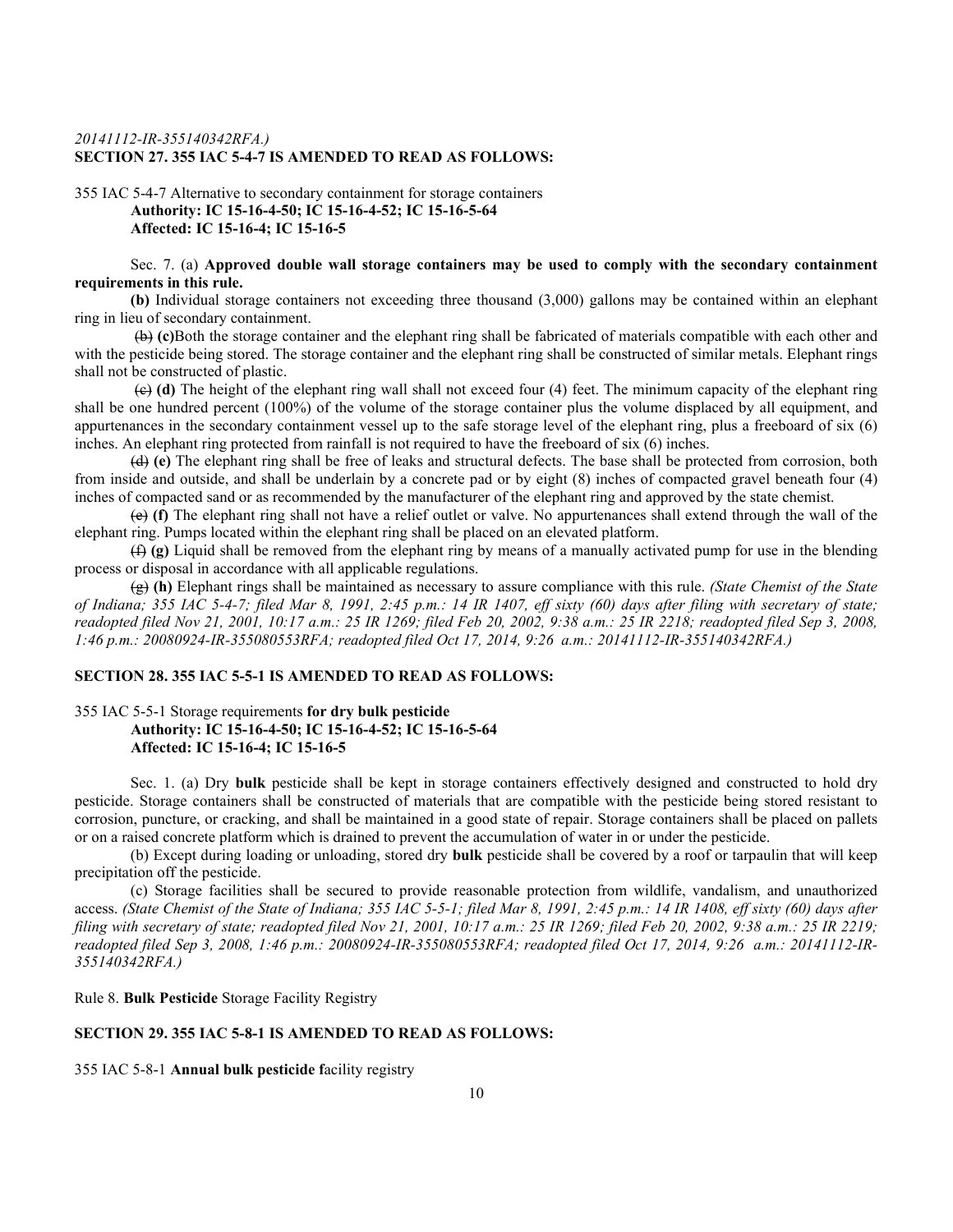#### **Authority: IC 15-16-4-50; IC 15-16-4-52; IC 15-16-5-64 Affected: IC 15-16-4; IC 15-16-5**

Sec. 1. **Bulk pesticide** storage facilities shall notify the state chemist each year of the facilities' location and status. The notice shall include the facilities':

(1) mailing address;

(2) owner or manager name;

(3) rated or calculated capacity off all storage containers; and

(4) physical location of storage containers.

*(State Chemist of the State of Indiana; 355 IAC 5-8-1; filed Mar 8, 1991, 2:45 p.m.: 14 IR 1410, eff sixty (60) days after filing with secretary of state; readopted filed Nov 21, 2001, 10:17 a.m.: 25 IR 1269; filed Feb 20, 2002, 9:38 a.m.: 25 IR 2219; readopted filed Sep 3, 2008, 1:46 p.m.: 20080924-IR-355080553RFA; readopted filed Oct 17, 2014, 9:26 a.m.: 20141112-IR-355140342RFA.)*

#### **SECTION 30. 355 IAC 5-9 IS ADDED TO READ AS FOLLOWS:**

#### **Rule 9. Small Package Pesticide Storage**

**355 IAC 5-9-1 Applicability**

**Authority: IC 15-16-4-50; IC 15-16-4-52; IC 15-16-5-44; IC 15-16-5-45; IC 15-16-5-64 Affected: IC 15-16-4; IC 15-16-5**

**Sec. 1. Persons required under 355 IAC 4-1-1.1 to be a licensed commercial applicator or a permitted private applicator must store small package pesticides as described in this rule.**

#### **355 IAC 5-9-2 Storage area security**

**Authority: IC 15-16-4-50; IC 15-16-4-52; IC 15-16-5-44; IC 15-16-5-45; IC 15-16-5-64 Affected: IC 15-16-4; IC 15-16-5**

**Sec. 2. Except when persons responsible for storage, handling, or use of pesticides are present, storage areas shall be:**

- **(1) protected from access by unauthorized persons, domestic animals, and wildlife;**
- **(2) protected from exposure to precipitation or direct sunlight;**
- **(3) locked within walls, fences, or doors or equipped with locked valves;**
- **(4) well-lit and ventilated;**
- **(5) cool and dry;**
- **(6) free of unsealed floor drains; and**
- **(7) free of spills or leaks.**

## **355 IAC 5-9-3 Storage containers within the storage space**

**Authority: IC 15-16-4-50; IC 15-16-4-52; IC 15-16-5-44; IC 15-16-5-45; IC 15-16-5-64 Affected: IC 15-16-4; IC 15-16-5**

**Sec. 3. Pesticide storage containers within the storage space shall be:**

- **(1) stored off the floor but close to ground level;**
- **(2) stored on impervious shelves, pallets, or other impervious surfaces;**
- **(3) stored with tightly closed caps or closures;**
- **(4) stored:**
	- **(i) in the manufacture's original labeled container; or**
	- **(ii) in a service container; or**
	- **(iii) in the case of a leaking or damaged container, in a secure overpack container with a copy of the manufacture's entire label;**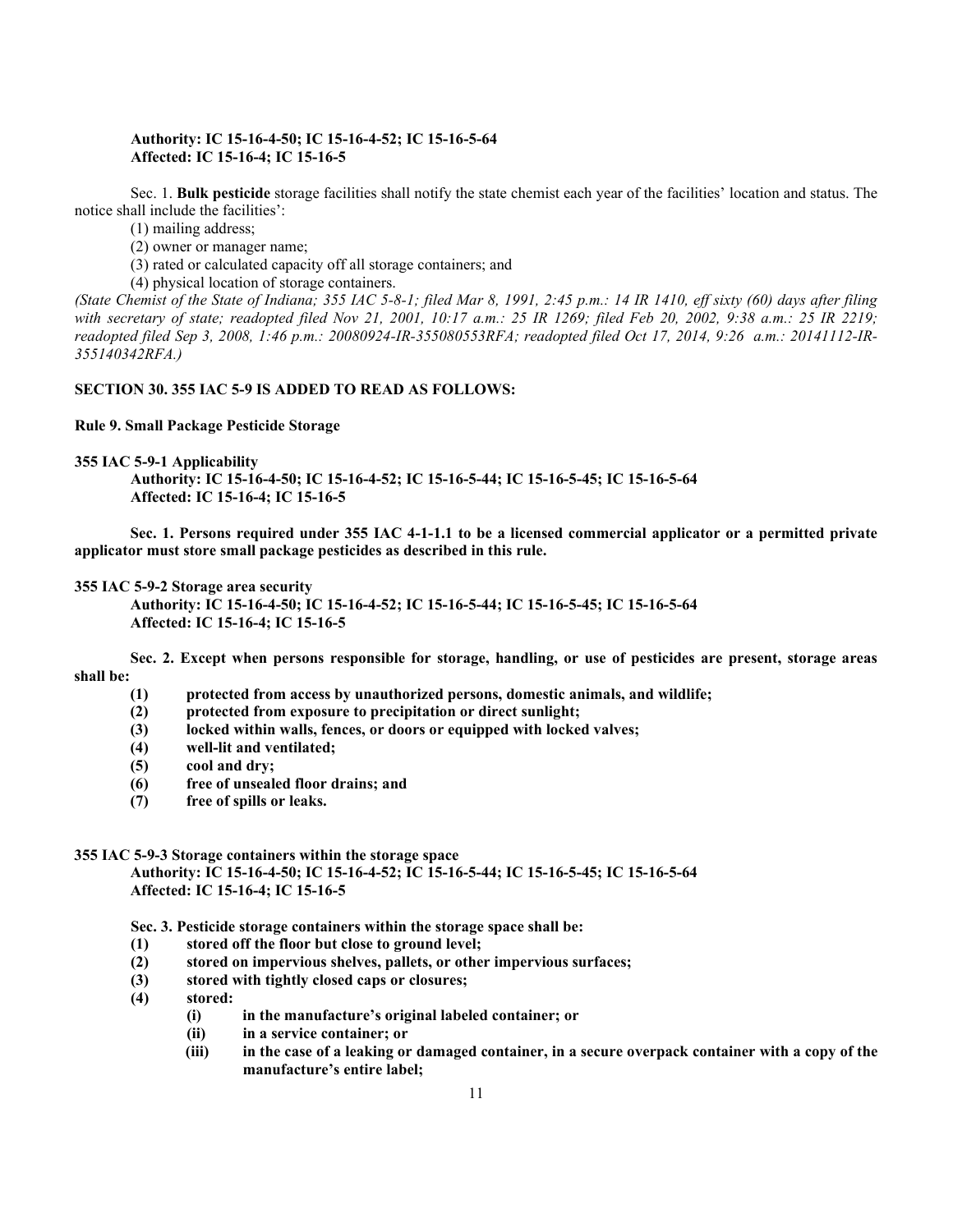- **(5) segregated based on pesticide type, such as insecticides, herbicides, fungicides, rodenticides, etc.;**
- **(6) segregated from any triple-rinsed and punctured or disabled containers; and**
- **(7) separated from food, feed, seed, and absorbent human contact items.**

**355 IAC 5-9-4 Safety equipment**

**Authority: IC 15-16-4-50; IC 15-16-4-52; IC 15-16-5-44; IC 15-16-5-45; IC 15-16-5-64 Affected: IC 15-16-4; IC 15-16-5**

**Sec. 4. Storage areas must be equipped with the following safety items:**

- **(1) Posted signs at the most common point of access that read, at a minimum, "Danger, Pesticides, Keep Out" and "No smoking".**
- **(2) A properly operating smoke detector and alarm.**
- **(3) A properly operating fire extinguisher.**
- **(4) Personal protective equipment separated from the pesticide containers.**
- **(5) A spill remediation kit or materials.**

**SECTION 31. 355 IAC 5-10 IS ADDED TO READ AS FOLLOWS:**

**Rule 10. Regulation of Pesticides Near Public Water Supply System Wells**

**355 IAC 5-10-1 Pesticide storage and use within the isolation area** 

**Authority: IC 15-16-4-50; IC 15-16-4-52; IC 15-16-5-44; IC 15-16-5-45; IC 15-16-5-64 Affected: IC 15-16-4; IC 15-16-5**

**Sec. 1. (a) Except for pesticides labeled for use in the treatment of drinking water, pesticide storage, mixing, and loading shall be prohibited within the two hundred (200) foot isolation area.**

**(b) Application of pesticides within the isolation area shall be permitted unless prohibited by:**

**(1) the pesticide label; or**

**(2) a rule by the Indiana pesticide review board.**

**355 IAC 5-10-2 Pesticide storage within the wellhead protection area zone and outside the isolation area Authority: IC 15-16-4-50; IC 15-16-4-52; IC 15-16-5-44; IC 15-16-5-45; IC 15-16-5-64 Affected: IC 15-16-4; IC 15-16-5**

**Sec. 2. Except for bulk and minibulk pesticide storage containers in compliance with 355 IAC 5-2 through 355 IAC 5-9 of this article, all other pesticide storage containers located within the wellhead protection area zone and outside of the isolation area shall be stored:**

- **(1) on an impervious surface designed to contain a discharge of the entire contents of the largest storage container plus the volume displaced by all the other items within the contained area; and**
- **(2) in an area protected from precipitation.**

**355 IAC 5-10-3 Pesticide spills or discharges within the wellhead protection area zone Authority: IC 15-16-4-50; IC 15-16-4-52; IC 15-16-5-44; IC 15-16-5-45; IC 15-16-5-64 Affected: IC 15-16-4; IC 15-16-5**

**Sec. 3. All pesticide spills or discharges within the wellhead protection area zone shall be cleaned up immediately, in a manner that prevents the pesticide from threatening waters of the state, dry wells, storm sewers, sanitary sewers, or septic systems.**

**SECTION 32. 355 IAC 5-11 IS ADDED TO READ AS FOLLOWS:**

**Rule 11. Use and Labeling of Pesticide Service Containers**